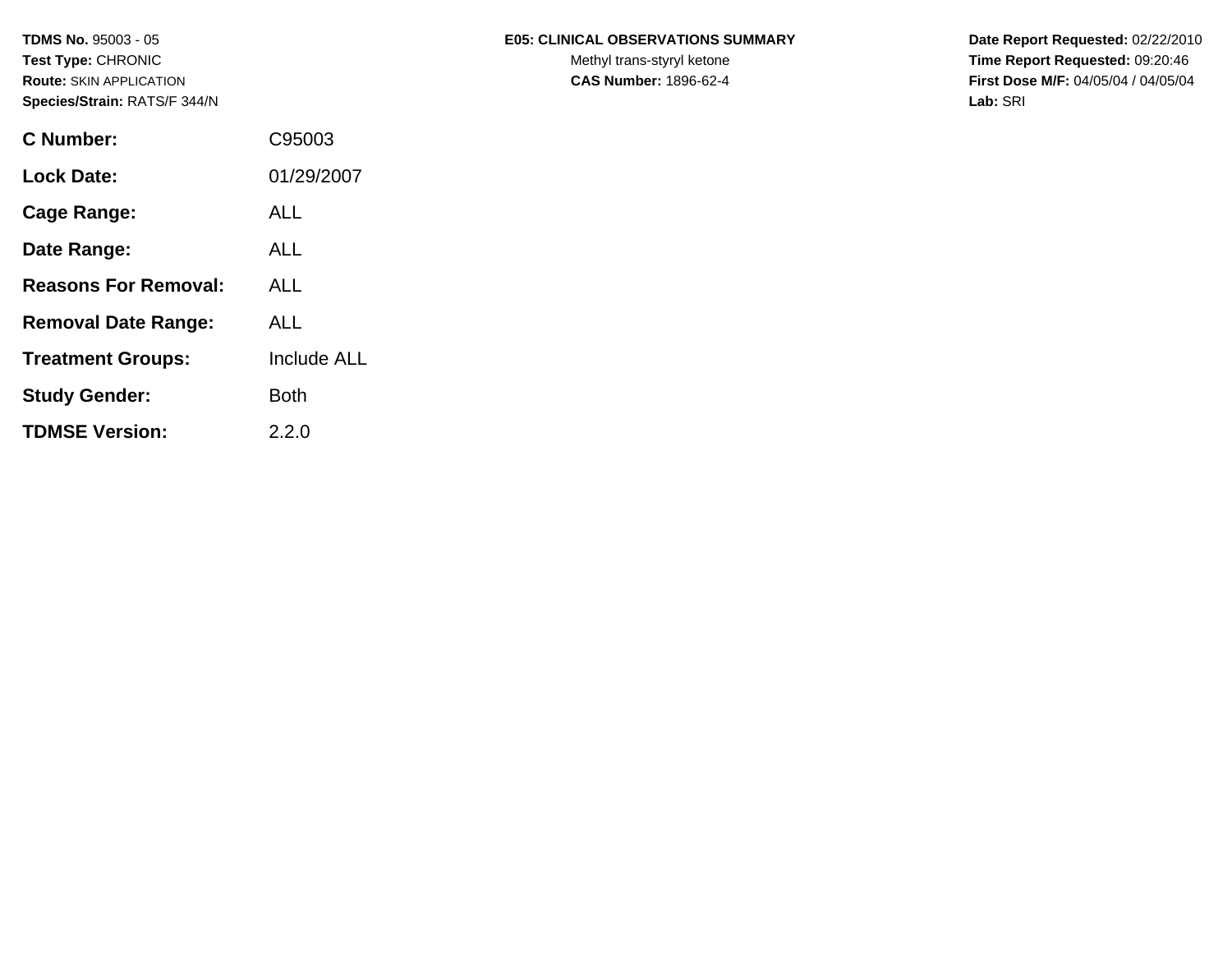#### **TDMS No.** 95003 - 05 **E05: CLINICAL OBSERVATIONS SUMMARY Date Report Requested:** 02/22/2010

Test Type: CHRONIC **Test Type:** CHRONIC **Test Type:** CHRONIC **Time Report Requested:** 09:20:46 **Route:** SKIN APPLICATION **CAS Number:** 1896-62-4 **First Dose M/F:** 04/05/04 / 04/05/04

**SEX:** MALE **WEEK:** 105

|                              |                 | 0 MG/KG           |                | 10 MG/KG        |                | 30 MG/KG        |                | 90 MG/KG        |  |
|------------------------------|-----------------|-------------------|----------------|-----------------|----------------|-----------------|----------------|-----------------|--|
| <b>OBSERVATION</b>           | <b>CURRENT*</b> | TOTAL+            | <b>CURRENT</b> | <b>TOTAL</b>    | <b>CURRENT</b> | <b>TOTAL</b>    | <b>CURRENT</b> | <b>TOTAL</b>    |  |
| <b>Abnormal Breathing</b>    | 0/0             | 0/50              | 0/0            | 0/50            | 0/0            | 1/50<br>DAY 648 | 0/0            | 1/50<br>DAY 704 |  |
| <b>Clonic Seizures</b>       | 0/0             | 0/50              | 0/0            | 0/50            | 0/0            | 1/50<br>DAY 704 | 0/0            | 0/50            |  |
| <b>Diarrhea</b>              | 0/0             | 0/50              | 0/0            | 0/50            | 0/0            | 1/50<br>DAY 340 | 0/0            | 0/50            |  |
| <b>Eye Abnormality</b>       | 0/0             | 2/50<br>DAY 88    | 0/0            | 0/50            | 0/0            | 1/50<br>DAY 452 | 0/0            | 1/50<br>DAY 228 |  |
| <b>Head Tilt</b>             | 0/0             | 6/50<br>DAY 88    | 0/0            | 0/50            | 0/0            | 2/50<br>DAY 452 | 0/0            | 1/50<br>DAY 228 |  |
| Lethargic                    | 0/0             | 3/50<br>DAY 648   | 0/0            | 0/50            | 0/0            | 1/50<br>DAY 676 | 0/0            | 1/50<br>DAY 704 |  |
| <b>Mass</b><br>Torso/Lateral | 0/0             | 3/50<br>DAY 620   | 0/0            | 7/50<br>DAY 396 | 0/0            | 8/50<br>DAY 564 | 0/0            | 3/50<br>DAY 424 |  |
| <b>Mass</b><br>Torso/Ventral | 0/0             | $3/50$<br>DAY 536 | 0/0            | 5/50<br>DAY 452 | 0/0            | 2/50<br>DAY 508 | 0/0            | 3/50<br>DAY 452 |  |

\* ANIMALS WITH OBSERVATION IN CURRENT PERIOD / TOTAL ANIMALS OBSERVED IN CURRENT PERIOD (WITHIN 30 DAYS OF RUN DATE)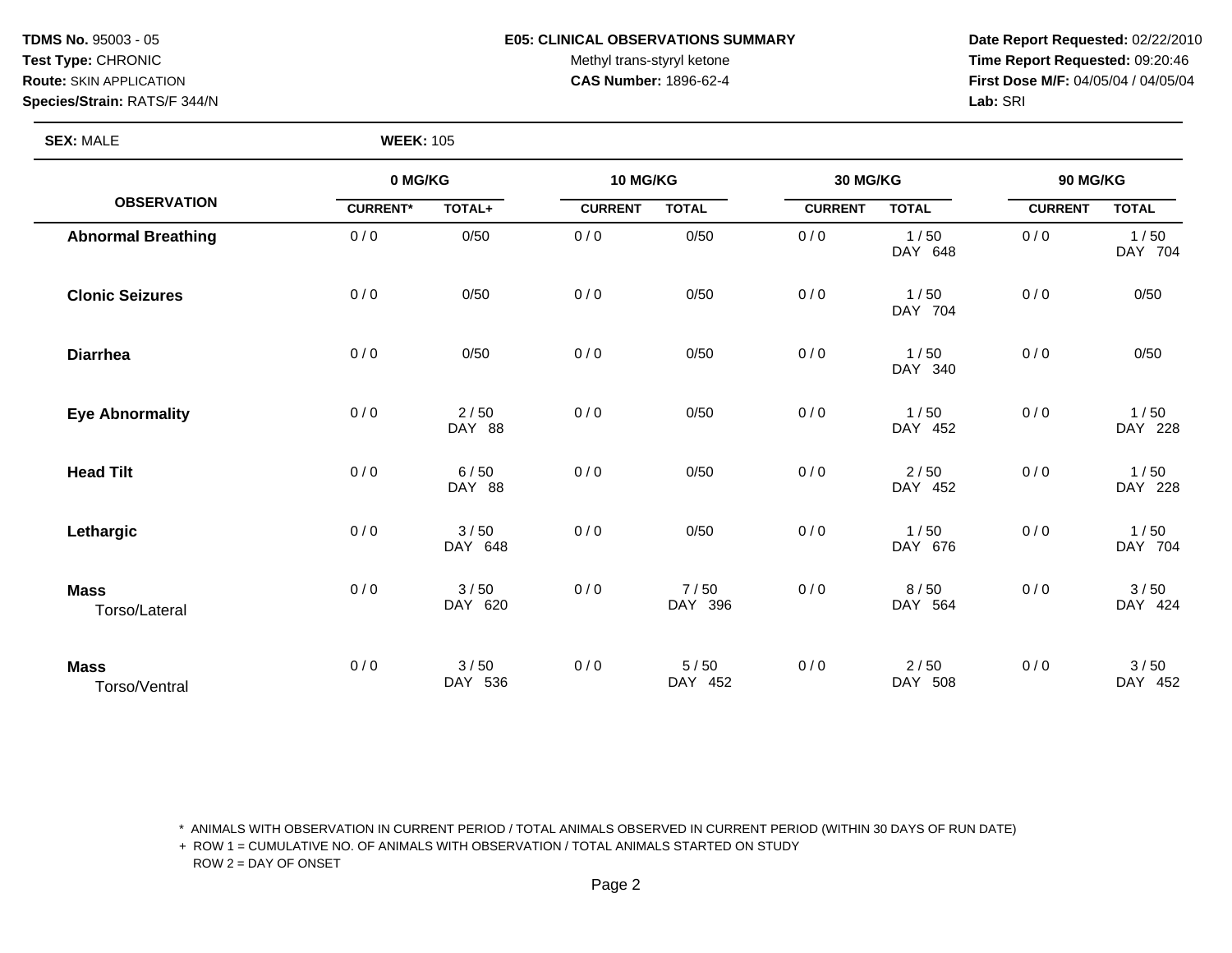#### **TDMS No.** 95003 - 05 **E05: CLINICAL OBSERVATIONS SUMMARY Date Report Requested:** 02/22/2010

Test Type: CHRONIC **Test Type:** CHRONIC **Test Type:** CHRONIC **Time Report Requested:** 09:20:46 **Route:** SKIN APPLICATION **CAS Number:** 1896-62-4 **First Dose M/F:** 04/05/04 / 04/05/04

**SEX:** MALE **WEEK:** 105

|                                       | 0 MG/KG         |                   | 10 MG/KG       |                 | 30 MG/KG       |                   | 90 MG/KG       |                 |
|---------------------------------------|-----------------|-------------------|----------------|-----------------|----------------|-------------------|----------------|-----------------|
| <b>OBSERVATION</b>                    | <b>CURRENT*</b> | TOTAL+            | <b>CURRENT</b> | <b>TOTAL</b>    | <b>CURRENT</b> | <b>TOTAL</b>      | <b>CURRENT</b> | <b>TOTAL</b>    |
| <b>Mass</b><br>Appendage              | 0/0             | 3/50<br>DAY 536   | 0/0            | 0/50            | 0/0            | 2/50<br>DAY 536   | 0/0            | 1/50<br>DAY 648 |
| <b>Mass</b><br>Torso/Dorsal           | 0/0             | 3/50<br>DAY 368   | 0/0            | 3/50<br>DAY 312 | 0/0            | 7/50<br>DAY 508   | 0/0            | 2/50<br>DAY 536 |
| <b>Mass</b><br>Head                   | 0/0             | $2/50$<br>DAY 676 | 0/0            | 1/50<br>DAY 508 | 0/0            | $2/50$<br>DAY 592 | 0/0            | 3/50<br>DAY 396 |
| <b>Nasal/Eye Discharge</b>            | 0/0             | 5/50<br>DAY 340   | 0/0            | 7/50<br>DAY 32  | 0/0            | 6/50<br>DAY 340   | 0/0            | 9/50<br>DAY 60  |
| <b>Ruffled Fur</b>                    | 0/0             | 1/50<br>DAY 648   | 0/0            | 0/50            | 0/0            | 0/50              | 0/0            | 0/50            |
| <b>Thin</b>                           | 0/0             | 4/50<br>DAY 480   | 0/0            | 1/50<br>DAY 648 | 0/0            | 2/50<br>DAY 676   | 0/0            | 1/50<br>DAY 704 |
| <b>Ulcer/Abscess</b><br>Appendage     | 0/0             | 4/50<br>DAY 536   | 0/0            | 2/50<br>DAY 648 | 0/0            | 1/50<br>DAY 536   | 0/0            | 2/50<br>DAY 648 |
| <b>Ulcer/Abscess</b><br>Torso/Ventral | 0/0             | $2/50$<br>DAY 536 | 0/0            | 3/50<br>DAY 480 | 0/0            | 1/50<br>DAY 592   | 0/0            | 1/50<br>DAY 648 |

\* ANIMALS WITH OBSERVATION IN CURRENT PERIOD / TOTAL ANIMALS OBSERVED IN CURRENT PERIOD (WITHIN 30 DAYS OF RUN DATE)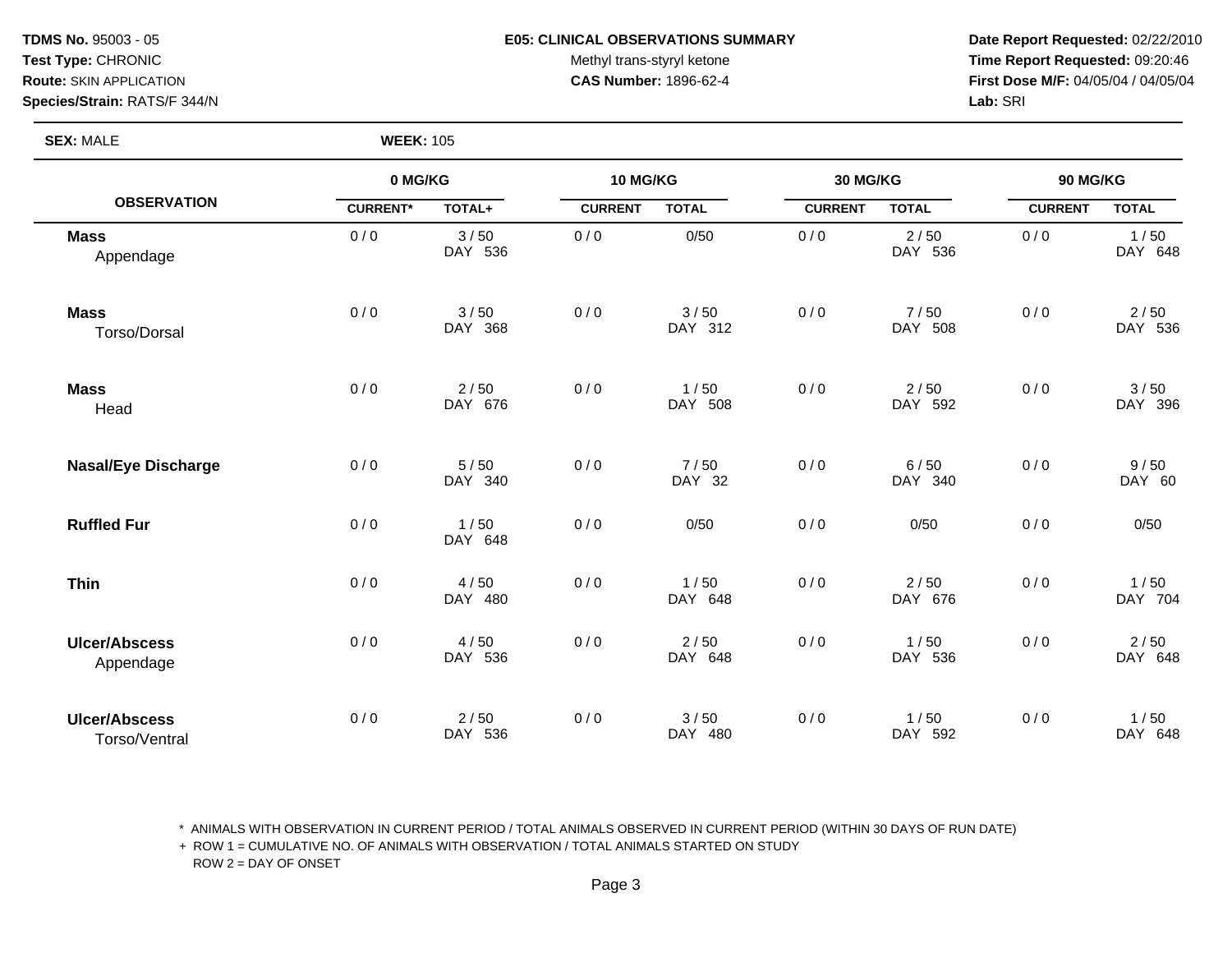#### **TDMS No.** 95003 - 05 **E05: CLINICAL OBSERVATIONS SUMMARY Date Report Requested:** 02/22/2010

Test Type: CHRONIC **Test Type:** CHRONIC **Test Type:** CHRONIC **Time Report Requested:** 09:20:46 **Route:** SKIN APPLICATION **CAS Number:** 1896-62-4 **First Dose M/F:** 04/05/04 / 04/05/04

### **SEX:** MALE **WEEK:** 105

|                                |                 | 0 MG/KG                   |                | 10 MG/KG        |                | 30 MG/KG            |                | <b>90 MG/KG</b>           |  |
|--------------------------------|-----------------|---------------------------|----------------|-----------------|----------------|---------------------|----------------|---------------------------|--|
| <b>OBSERVATION</b>             | <b>CURRENT*</b> | TOTAL+                    | <b>CURRENT</b> | <b>TOTAL</b>    | <b>CURRENT</b> | <b>TOTAL</b>        | <b>CURRENT</b> | <b>TOTAL</b>              |  |
| <b>Ulcer/Abscess</b><br>Head   | 0/0             | 2/50<br>676<br><b>DAY</b> | 0/0            | 1/50<br>DAY 536 | 0/0            | /50<br>DAY.<br>648  | 0/0            | 2/50<br><b>DAY</b><br>480 |  |
| Ulcer/Abscess<br>Torso/Lateral | 0/0             | 2/50<br>620<br>DAY        | 0/0            | 5/50<br>DAY 424 | 0/0            | 3/50<br>DAY.<br>564 | 0/0            | /50<br><b>DAY</b><br>452  |  |
| Ulcer/Abscess<br>Torso/Dorsal  | 0/0             | 3/50<br>508<br>DAY        | 0/0            | 1/50<br>DAY 312 | 0/0            | 5/50<br>DAY.<br>536 | 0/0            | 4/50<br>DAY<br>228        |  |

\* ANIMALS WITH OBSERVATION IN CURRENT PERIOD / TOTAL ANIMALS OBSERVED IN CURRENT PERIOD (WITHIN 30 DAYS OF RUN DATE)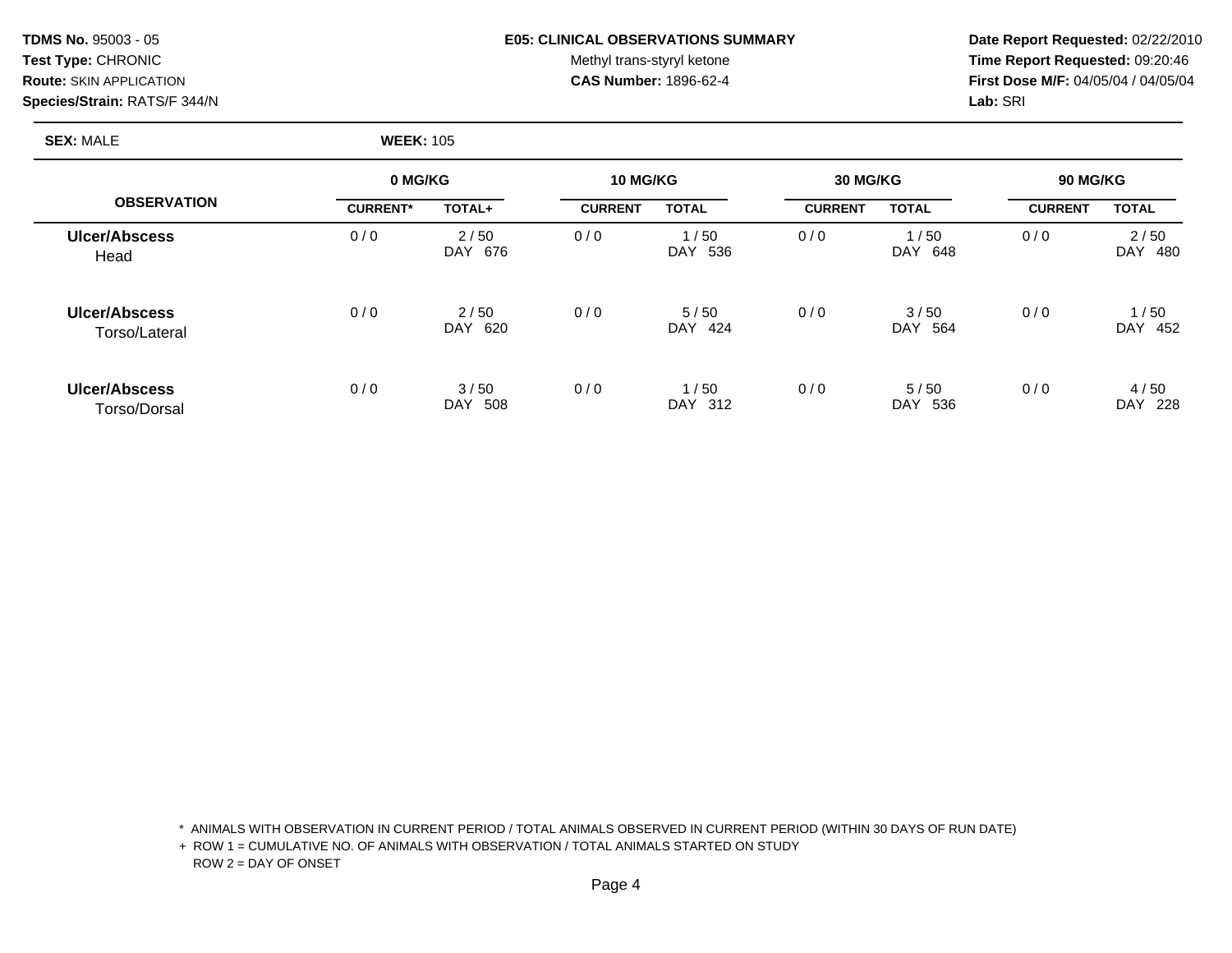| <b>TDMS No. 95003 - 05</b>     | <b>E05: CLINICAL OBSERVATIONS SUMMARY</b> | Date Rer         |
|--------------------------------|-------------------------------------------|------------------|
| <b>Test Type: CHRONIC</b>      | Methyl trans-styryl ketone                | Time Re          |
| <b>Route: SKIN APPLICATION</b> | <b>CAS Number: 1896-62-4</b>              | <b>First Dos</b> |
| Species/Strain: RATS/F 344/N   |                                           | <b>Lab:</b> SRI  |

Methyl trans-styryl ketone **Time Report Requested:** 09:20:46 **CAS Number:** 1896-62-4 **First Dose M/F:** 04/05/04 / 04/05/04

**SEX:** MALE **WEEK:** 105

\*\*\* END OF MALE DATA \*\*\*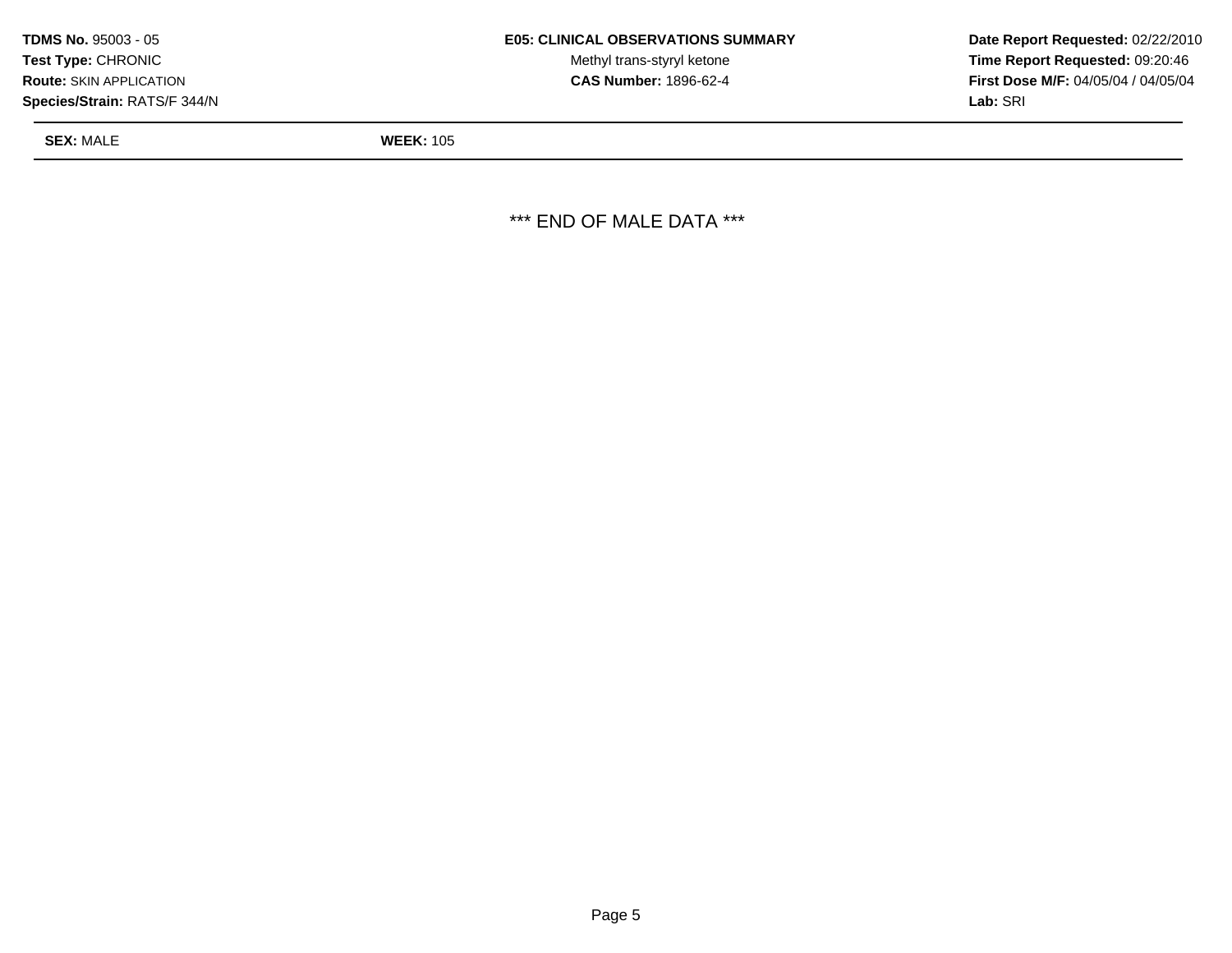#### **TDMS No.** 95003 - 05 **E05: CLINICAL OBSERVATIONS SUMMARY Date Report Requested:** 02/22/2010

Test Type: CHRONIC **Test Type:** CHRONIC **Test Type:** CHRONIC **Time Report Requested:** 09:20:46 **Route:** SKIN APPLICATION **CAS Number:** 1896-62-4 **First Dose M/F:** 04/05/04 / 04/05/04

**SEX: FEMALE** 

| <b>WEEK: 105</b> |  |
|------------------|--|
|------------------|--|

|                              | 0 MG/KG         |                 | 10 MG/KG       |                   | 30 MG/KG       |                   | 90 MG/KG       |                 |
|------------------------------|-----------------|-----------------|----------------|-------------------|----------------|-------------------|----------------|-----------------|
| <b>OBSERVATION</b>           | <b>CURRENT*</b> | TOTAL+          | <b>CURRENT</b> | <b>TOTAL</b>      | <b>CURRENT</b> | <b>TOTAL</b>      | <b>CURRENT</b> | <b>TOTAL</b>    |
| <b>Abnormal Breathing</b>    | 0/0             | 0/50            | 0/0            | 0/50              | 0/0            | 1/50<br>DAY 453   | 0/0            | 0/50            |
| <b>Eye Abnormality</b>       | 0/0             | 2/50<br>DAY 313 | 0/0            | $2/50$<br>DAY 201 | 0/0            | $2/50$<br>DAY 257 | 0/0            | 3/50<br>DAY 33  |
| <b>Head Tilt</b>             | 0/0             | 1/50<br>DAY 313 | 0/0            | $2/50$<br>DAY 285 | 0/0            | $2/50$<br>DAY 257 | 0/0            | 3/50<br>DAY 145 |
| Lethargic                    | 0/0             | 1/50<br>DAY 649 | 0/0            | 0/50              | 0/0            | 0/50              | 0/0            | 0/50            |
| <b>Mass</b><br>Torso/Lateral | 0/0             | 4/50<br>DAY 425 | 0/0            | 6/50<br>DAY 313   | 0/0            | 6/50<br>DAY 425   | 0/0            | 5/50<br>DAY 593 |
| <b>Mass</b><br>Torso/Ventral | 0/0             | 9/50<br>DAY 509 | 0/0            | 12/50<br>DAY 509  | 0/0            | 5/50<br>DAY 509   | 0/0            | 7/50<br>DAY 425 |
| <b>Mass</b><br>Appendage     | 0/0             | 0/50            | 0/0            | 1/50<br>DAY 397   | 0/0            | 0/50              | 0/0            | 1/50<br>DAY 509 |
| <b>Mass</b><br>Head          | 0/0             | 0/50            | 0/0            | 1/50<br>DAY 565   | 0/0            | 0/50              | 0/0            | 0/50            |

\* ANIMALS WITH OBSERVATION IN CURRENT PERIOD / TOTAL ANIMALS OBSERVED IN CURRENT PERIOD (WITHIN 30 DAYS OF RUN DATE)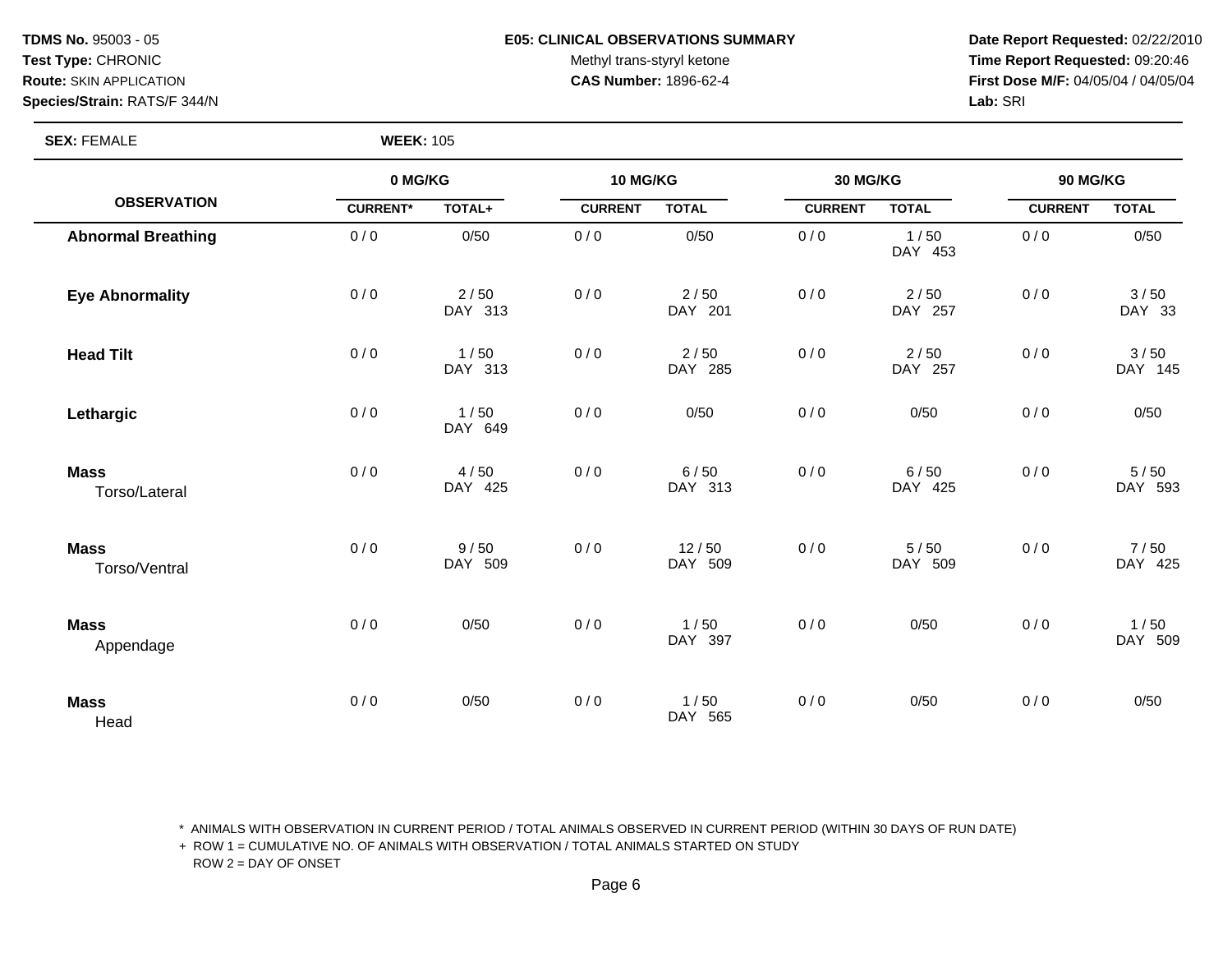#### **TDMS No.** 95003 - 05 **E05: CLINICAL OBSERVATIONS SUMMARY Date Report Requested:** 02/22/2010

Test Type: CHRONIC **Test Type:** CHRONIC **Test Type:** CHRONIC **Time Report Requested:** 09:20:46 **Route:** SKIN APPLICATION **CAS Number:** 1896-62-4 **First Dose M/F:** 04/05/04 / 04/05/04

**SEX:** FEMALE **WEEK:** 105

|                                       | 0 MG/KG         |                 | <b>10 MG/KG</b> |                 | 30 MG/KG       |                 | 90 MG/KG       |                 |
|---------------------------------------|-----------------|-----------------|-----------------|-----------------|----------------|-----------------|----------------|-----------------|
| <b>OBSERVATION</b>                    | <b>CURRENT*</b> | TOTAL+          | <b>CURRENT</b>  | <b>TOTAL</b>    | <b>CURRENT</b> | <b>TOTAL</b>    | <b>CURRENT</b> | <b>TOTAL</b>    |
| <b>Nasal/Eye Discharge</b>            | 0/0             | 17/50<br>DAY 89 | 0/0             | 14/50<br>DAY 33 | 0/0            | 23/50<br>DAY 61 | 0/0            | 22/50<br>DAY 61 |
| <b>Thin</b>                           | 0/0             | 2/50<br>DAY 649 | 0/0             | 0/50            | 0/0            | 4/50<br>DAY 677 | 0/0            | 4/50<br>DAY 593 |
| <b>Ulcer/Abscess</b><br>Appendage     | 0/0             | 0/50            | 0/0             | 0/50            | 0/0            | 0/50            | 0/0            | 1/50<br>DAY 509 |
| <b>Ulcer/Abscess</b><br>Torso/Ventral | 0/0             | 2/50<br>DAY 509 | 0/0             | 1/50<br>DAY 509 | 0/0            | 1/50<br>DAY 705 | 0/0            | 1/50<br>DAY 677 |
| <b>Ulcer/Abscess</b><br>Torso/Lateral | 0/0             | 0/50            | 0/0             | 1/50<br>DAY 509 | 0/0            | 1/50<br>DAY 593 | 0/0            | 0/50            |
| <b>Ulcer/Abscess</b><br>Torso/Dorsal  | 0/0             | 0/50            | 0/0             | 0/50            | 0/0            | 2/50<br>DAY 649 | 0/0            | 3/50<br>DAY 201 |

\* ANIMALS WITH OBSERVATION IN CURRENT PERIOD / TOTAL ANIMALS OBSERVED IN CURRENT PERIOD (WITHIN 30 DAYS OF RUN DATE)